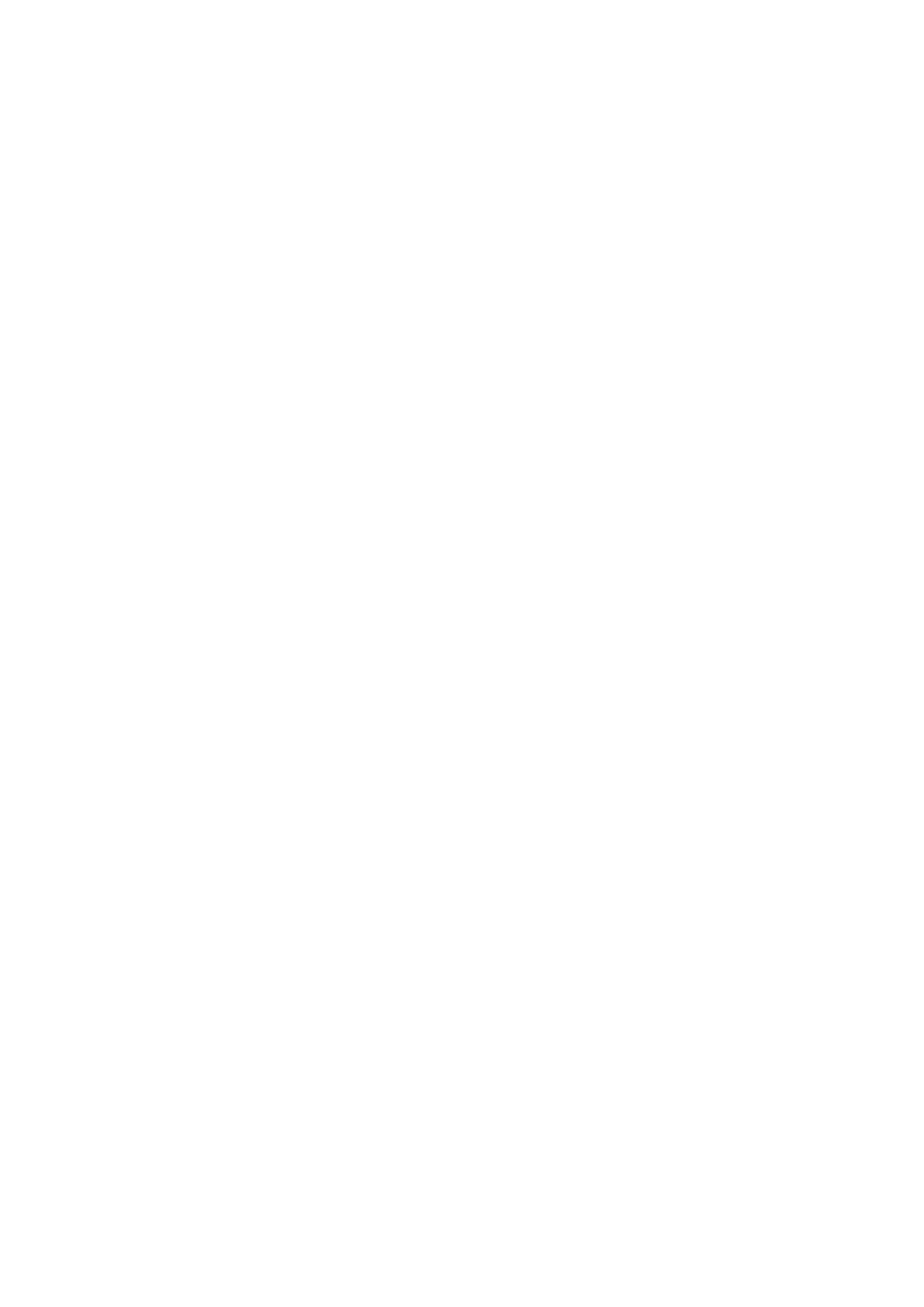# **TABLE OF CONTENTS 28 MAY 2020**

| <b>Business</b><br>Page No. |                          |                                                                                       |                |
|-----------------------------|--------------------------|---------------------------------------------------------------------------------------|----------------|
|                             |                          |                                                                                       |                |
| 1.                          | <b>Meeting Conduct</b>   |                                                                                       | 5              |
|                             | 1.1                      | <b>Karakia</b>                                                                        | 5              |
|                             | 1.2                      | <b>Apologies</b>                                                                      | 5              |
|                             | 1.3                      | <b>Conflict of Interest Declarations</b>                                              | 5              |
|                             | 1.4                      | <b>Confirmation of Minutes</b>                                                        | 5              |
|                             |                          | 1.5 Tawa Community Board Service Award                                                | 5              |
|                             | 1.6                      | <b>Public Participation</b>                                                           | 5              |
|                             | 1.7                      | Items not on the Agenda                                                               | 5              |
| 2.                          |                          | <b>Oral Reports</b>                                                                   | 6              |
|                             | 2.1                      | Oral Reports 28 May 2020                                                              | 6              |
| 3.                          | <b>Reports</b>           |                                                                                       | $\overline{7}$ |
|                             | 3.1                      | <b>Resource Consent Applications and Approvals for 3</b><br>March 2020 to 10 May 2020 | $\overline{7}$ |
|                             | 3.2                      | <b>Tawa Community Board Discretionary fund - Monthly</b><br>Allocations 2019/2020     | 7              |
|                             |                          | 3.3 Forward Programme                                                                 | $\overline{7}$ |
| 4.                          | <b>Committee Reports</b> |                                                                                       | 8              |
|                             | 4.1                      | <b>Current &amp; Upcoming Consultation and Engagements</b>                            | 8              |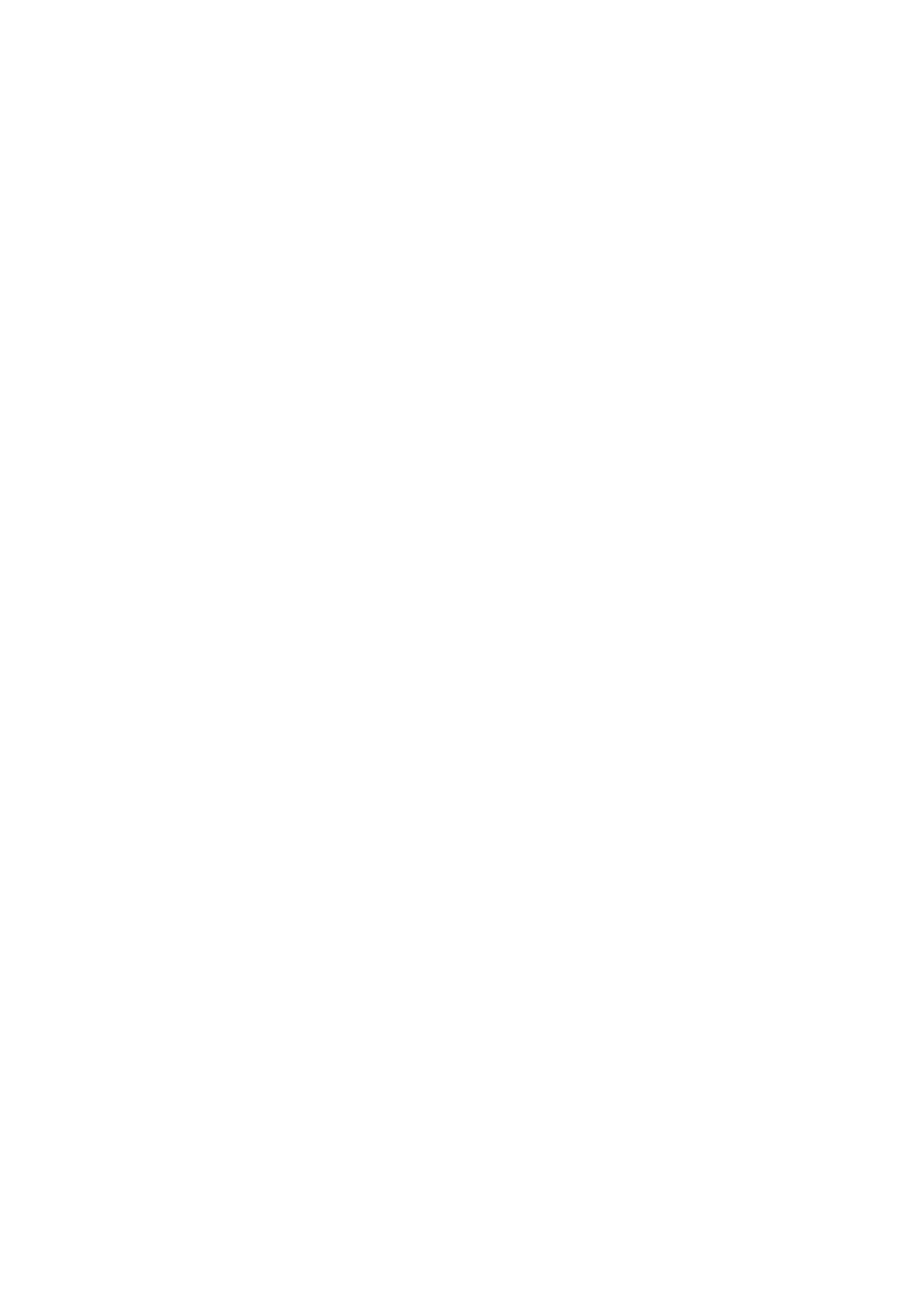# <span id="page-4-0"></span>**1 Meeting Conduct**

#### 1. 1 Karakia

The Chairperson opened the meeting at 10.03am with two minutes silence for two deaths in the Tawa community followed by Karakia:

**Kia hora te marino Kia whakapapa pounamu te moana Hei huarahi mā tatou I te rangi nei Aroha atu, aroha mai Tātou i a tātou katoa.**

May peace be widespread. May the sea be like greenstone; a pathway for all of us this day. Let us show respect for each other, love for one another.

<span id="page-4-1"></span>1. 2 Apologies

No apologies were received.

<span id="page-4-2"></span>1. 3 Conflict of Interest Declarations

Graeme Hansen declared a conflict of interest with St Vincent de Paul Society.

<span id="page-4-3"></span>1. 4 Confirmation of Minutes

## **Moved Anna Scott, seconded Richard Herbert**

#### **Resolved**

That the Tawa Community Board:

1. Approves the minutes of the Tawa Community Board Meeting held on 12 March 2020, having been circulated, that they be taken as read and confirmed as an accurate record of that meeting.

**Carried**

<span id="page-4-4"></span>1. 5 Tawa Community Board Service Award

There was no service award recipient.

<span id="page-4-5"></span>1. 6 Public Participation

There was no public participation

<span id="page-4-6"></span>1. 7 Items not on the Agenda

There are no new items on the agenda.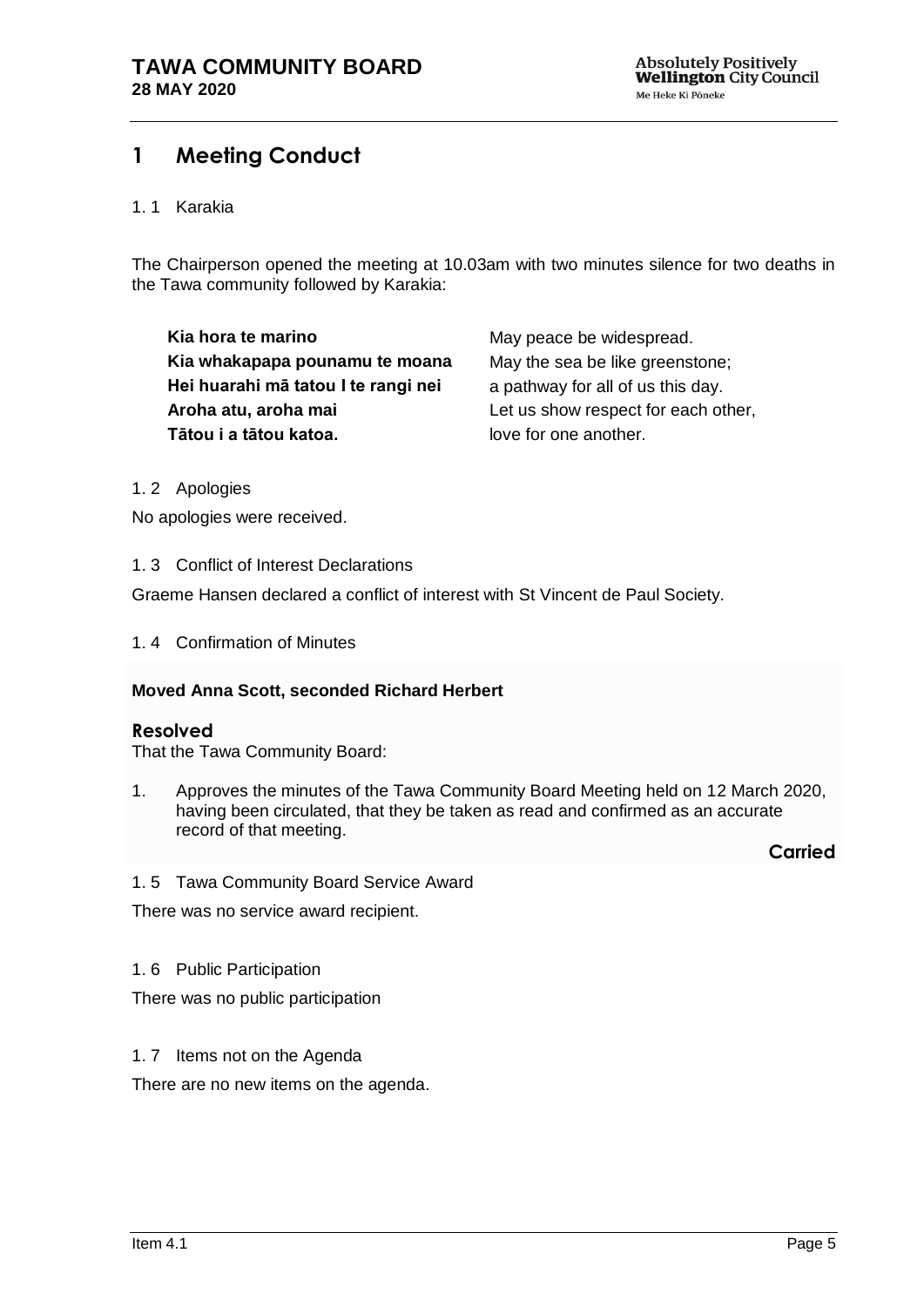# <span id="page-5-0"></span>**2. Oral Reports**

# **2.b Salvation Army– Sarah Opie (Community and Youth Coordinator)**

Sarah Opie updated the board on the community activity during Covid-19.

## **2.a Police Update – Sarah Steed (Tawa Constable)**

Sarah Steed provided an update to the board on the activity in Tawa Community.

#### **2.c Food Bank – Patrick McGill (St Vincent de Paul Society)**

Patrick McGill updated to the board on the church food bank activity during Covid-19 lockdown.

#### **2.d Linden Community Development – Liz Langham (Te Roopu Raranga)**

Liz Langham updated the board on activity in Linden Community.

## **2.e Tawa Community Board members' updates**

Tawa Community Board members' updates report is being recorded before each meeting.

#### **Note:** Late edition to members update.

-Linden clothing drives.

-Would like to support advocacy work in schools with a letter of support from Tawa Community Board to deal with challenging community needs.

# <span id="page-5-1"></span>**2.1 Oral Reports 28 May 2020**

## **Moved Robyn Parkinson, seconded Graeme Hansen**

## **Resolved**

That the Tawa Community Board:

- 1. Receives the information.
- 2. Thanks the presenters for their oral reports.

**Carried**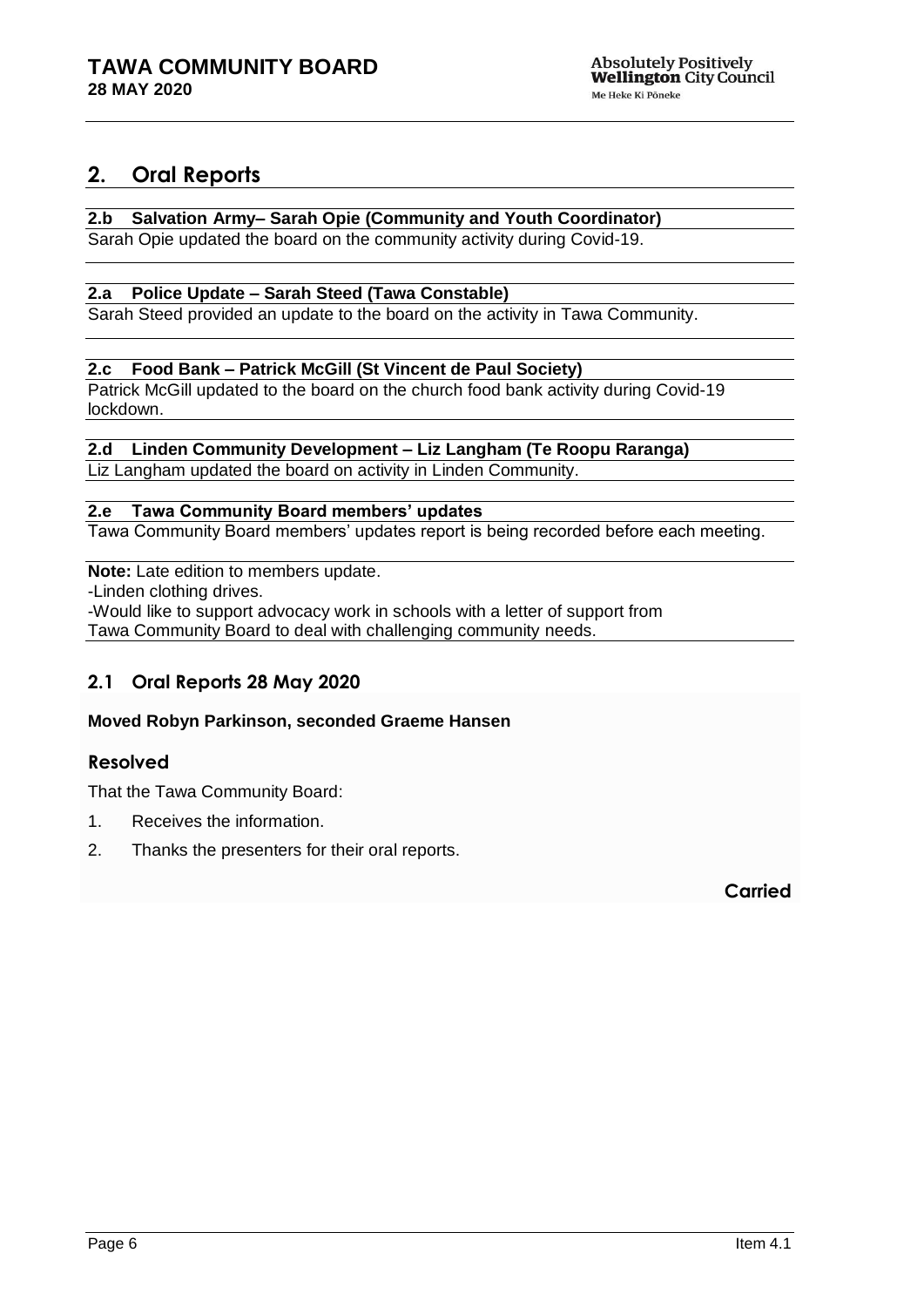# <span id="page-6-0"></span>**3. Reports**

# <span id="page-6-1"></span>**3.1 Resource Consent Applications and Approvals for 3 March 2020 to 10 May 2020**

**Moved Malcolm Sparrow, seconded Graeme Hansen**

## **Resolved**

That the Tawa Community Board:

1. Receives the information.

**Carried**

# <span id="page-6-2"></span>**3.2 Tawa Community Board Discretionary fund - Monthly Allocations 2019/2020**

## **Moved Jackson Lacy, seconded Graeme Hansen**

## **Resolved**

That the Tawa Community Board:

- 1. Receives the information.
- 2. Approves the allocation of \$500.00 to St Vincent de Paul Society for the purpose of stocking to its foodbank for Tawa residents.

**Carried**

# <span id="page-6-3"></span>**3.3 Forward Programme**

## **Moved Anna Scott, seconded Richard Herbert**

## **Resolved**

That the Tawa Community Board:

- 1. Receives the information.
- <span id="page-6-4"></span>2. Approves its current draft work programme subject to any alterations, additions or deletions deemed necessary.

**Carried**